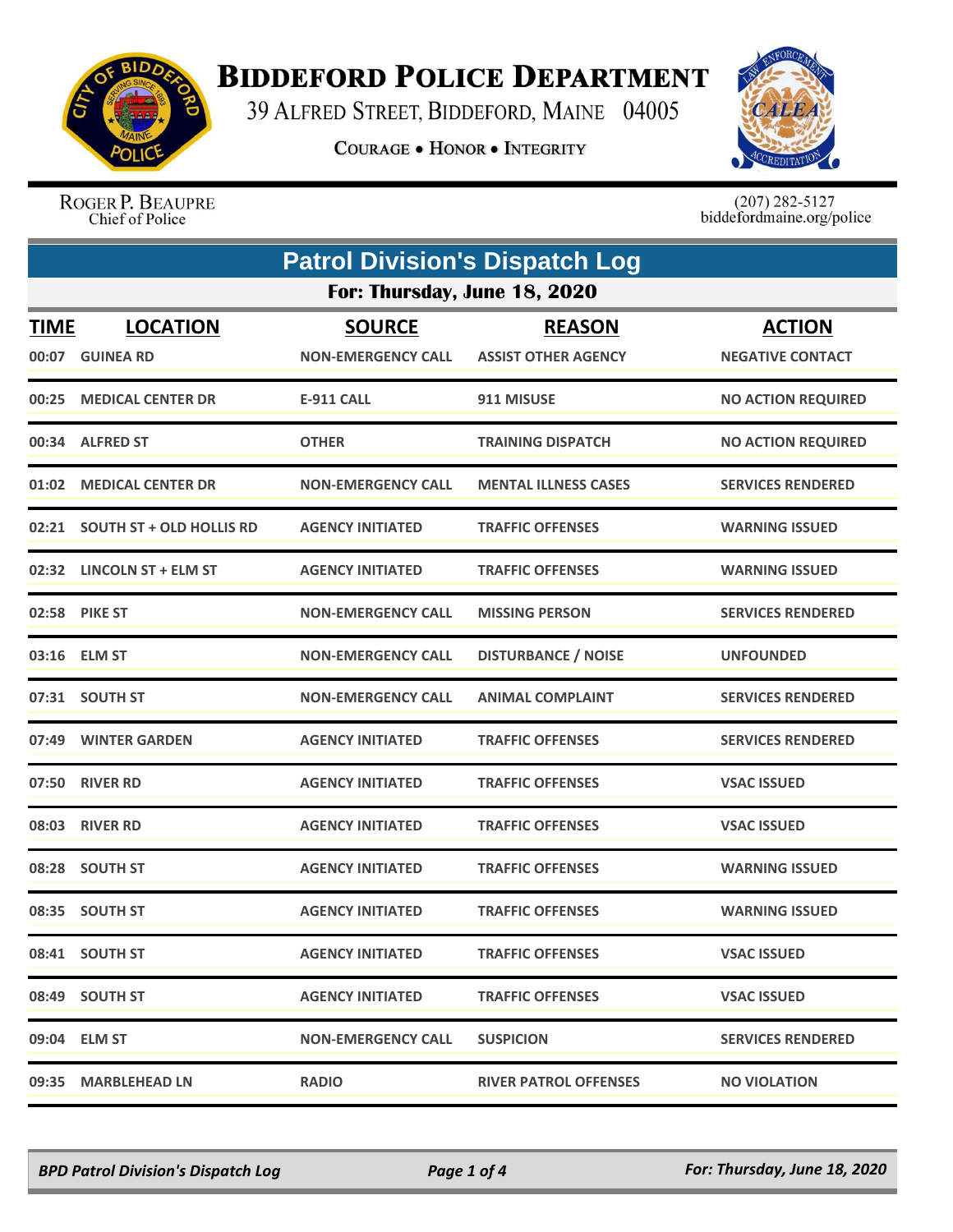| <b>TIME</b> | <b>LOCATION</b>                | <b>SOURCE</b>             | <b>REASON</b>                | <b>ACTION</b>               |
|-------------|--------------------------------|---------------------------|------------------------------|-----------------------------|
|             | 09:36 ELM ST + ST MARYS ST     | <b>AGENCY INITIATED</b>   | <b>TRAFFIC OFFENSES</b>      | <b>VSAC ISSUED</b>          |
|             | 09:48 HILLS BEACH RD           | <b>NON-EMERGENCY CALL</b> | <b>ANIMAL COMPLAINT</b>      | <b>SERVICES RENDERED</b>    |
| 09:58       | <b>MAIN ST</b>                 | <b>AGENCY INITIATED</b>   | <b>TRAFFIC OFFENSES</b>      | <b>VSAC ISSUED</b>          |
|             | 10:10 FOX FARM RD              | <b>NON-EMERGENCY CALL</b> | <b>TRAFFIC COMPLAINT</b>     | <b>SERVICES RENDERED</b>    |
| 10:19       | <b>MARBLEHEAD LN</b>           | <b>RADIO</b>              | <b>RIVER PATROL OFFENSES</b> | <b>NO VIOLATION</b>         |
| 10:23       | <b>MARBLEHEAD LN</b>           | <b>AGENCY INITIATED</b>   | <b>RIVER PATROL OFFENSES</b> | <b>NO VIOLATION</b>         |
| 10:36       | <b>MARBLEHEAD LN</b>           | <b>AGENCY INITIATED</b>   | <b>RIVER PATROL OFFENSES</b> | <b>NO VIOLATION</b>         |
|             | 10:36 ALFRED ST + PRECOURT ST  | <b>NON-EMERGENCY CALL</b> | <b>DISABLED VEHICLE</b>      | <b>NO ACTION REQUIRED</b>   |
| 10:40       | <b>MARBLEHEAD LN</b>           | <b>AGENCY INITIATED</b>   | <b>RIVER PATROL OFFENSES</b> | <b>NO VIOLATION</b>         |
|             | 10:58 LEDGEMERE DR             | <b>NON-EMERGENCY CALL</b> | <b>ANIMAL COMPLAINT</b>      | <b>NEGATIVE CONTACT</b>     |
|             | 11:22 MARBLEHEAD LN            | <b>AGENCY INITIATED</b>   | <b>RIVER PATROL OFFENSES</b> | <b>NO VIOLATION</b>         |
| 11:25       | <b>MAY ST</b>                  | <b>AGENCY INITIATED</b>   | <b>TRAFFIC OFFENSES</b>      | <b>WARNING ISSUED</b>       |
|             | 11:38 ELM ST                   | <b>AGENCY INITIATED</b>   | <b>TRAFFIC OFFENSES</b>      | <b>VSAC ISSUED</b>          |
| 11:49       | <b>KOSSUTH ST</b>              | <b>AGENCY INITIATED</b>   | <b>PAPERWORK</b>             | <b>NEGATIVE CONTACT</b>     |
|             | 11:54 PRECOURT ST + LANDRY ST  | <b>AGENCY INITIATED</b>   | <b>TRAFFIC OFFENSES</b>      | <b>VSAC ISSUED</b>          |
|             | 12:04 GRAHAM ST                | <b>AGENCY INITIATED</b>   | <b>PAPERWORK</b>             | <b>PAPERWORK NOT SERVED</b> |
|             | 12:09 LANDRY ST                | <b>AGENCY INITIATED</b>   | <b>TRAFFIC OFFENSES</b>      | <b>VSAC ISSUED</b>          |
|             | <b>12:28 MOUNTAIN RD</b>       | <b>AGENCY INITIATED</b>   | <b>TRAFFIC DETAIL</b>        | <b>NO VIOLATION</b>         |
|             | 12:33 SOUTH ST + MAPLEWOOD AVE | <b>AGENCY INITIATED</b>   | <b>TRAFFIC OFFENSES</b>      | <b>WARNING ISSUED</b>       |
|             | 12:38 BOULDER WAY              | <b>AGENCY INITIATED</b>   | <b>PAPERWORK</b>             | <b>NEGATIVE CONTACT</b>     |
|             | 12:46 PAQUIN AVE + SOUTH ST    | <b>AGENCY INITIATED</b>   | <b>TRAFFIC OFFENSES</b>      | <b>WARNING ISSUED</b>       |
|             | 12:50 MARBLEHEAD LN            | <b>AGENCY INITIATED</b>   | <b>RIVER PATROL OFFENSES</b> | <b>NO VIOLATION</b>         |
|             | 12:54 SOUTH ST + WESTMORE AVE  | <b>AGENCY INITIATED</b>   | <b>TRAFFIC OFFENSES</b>      | <b>WARNING ISSUED</b>       |
|             | 13:03 SOUTH ST                 | <b>AGENCY INITIATED</b>   | <b>TRAFFIC OFFENSES</b>      | <b>WARNING ISSUED</b>       |
|             | 13:10 ELM ST                   | <b>NON-EMERGENCY CALL</b> | <b>DRUNKENNESS</b>           | <b>NO VIOLATION</b>         |

*BPD Patrol Division's Dispatch Log Page 2 of 4 For: Thursday, June 18, 2020*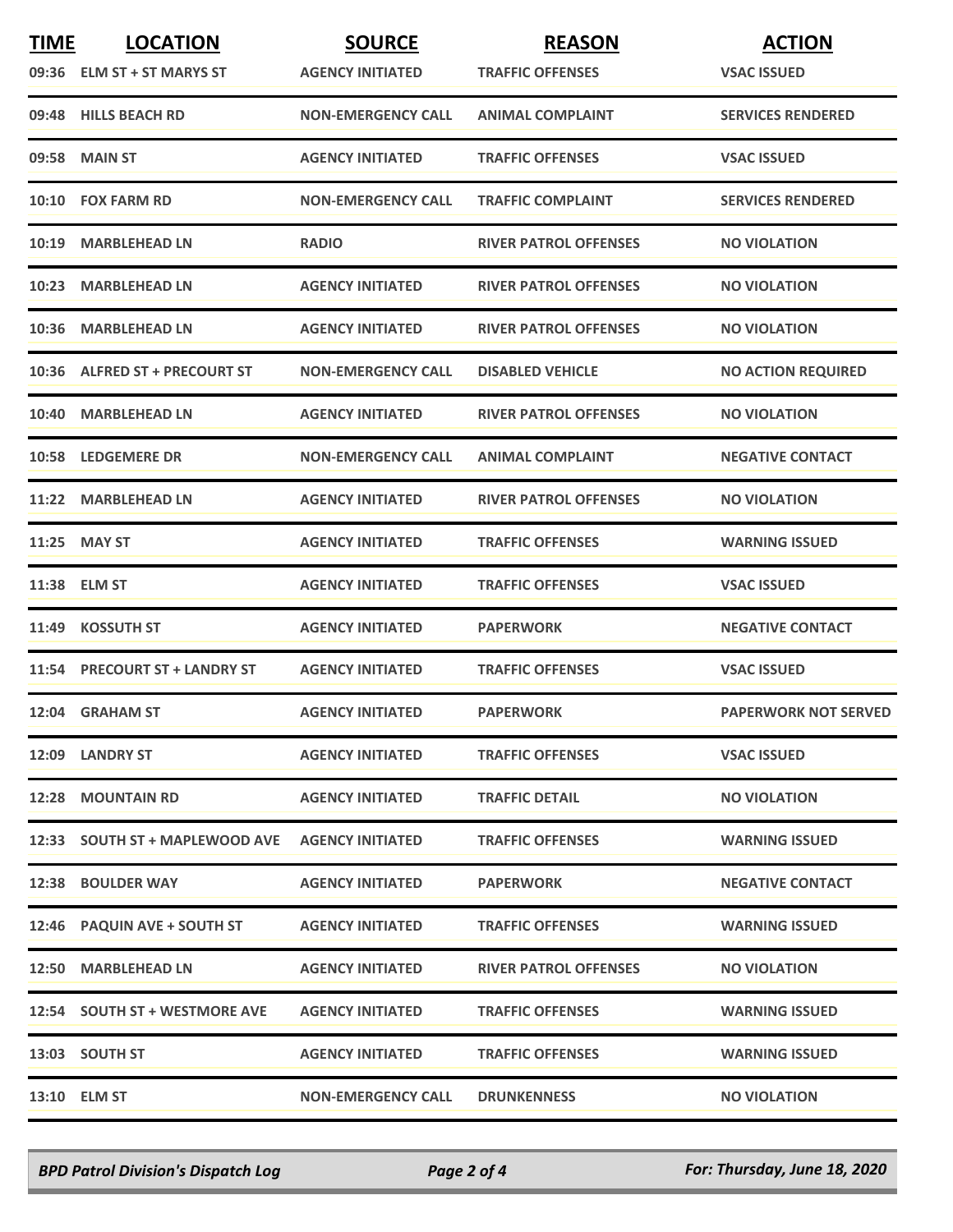| <b>TIME</b> | <b>LOCATION</b>                | <b>SOURCE</b>             | <b>REASON</b>                | <b>ACTION</b>                |
|-------------|--------------------------------|---------------------------|------------------------------|------------------------------|
|             | 13:15 SOUTH ST + MAY ST        | <b>AGENCY INITIATED</b>   | <b>TRAFFIC OFFENSES</b>      | <b>VSAC ISSUED</b>           |
|             | 13:15 BACON ST + SULLIVAN ST   | <b>AGENCY INITIATED</b>   | <b>DISTURBANCE / NOISE</b>   | <b>WARNING ISSUED</b>        |
|             | 13:31 SOUTH ST                 | <b>AGENCY INITIATED</b>   | <b>TRAFFIC OFFENSES</b>      | <b>VSAC ISSUED</b>           |
|             | 13:47 SOUTH ST + PAQUIN AVE    | <b>AGENCY INITIATED</b>   | <b>TRAFFIC OFFENSES</b>      | <b>WARNING ISSUED</b>        |
| 13:49       | <b>MAY ST</b>                  | <b>WALK-IN AT STATION</b> | <b>ARTICLES LOST/FOUND</b>   | <b>REPORT TAKEN</b>          |
|             | 13:58 SOUTH ST + MAPLEWOOD AVE | <b>AGENCY INITIATED</b>   | <b>TRAFFIC OFFENSES</b>      | <b>VSAC ISSUED</b>           |
|             | 14:02 SOUTH ST                 | <b>AGENCY INITIATED</b>   | <b>MESSAGE DELIVERY</b>      | <b>NEGATIVE CONTACT</b>      |
|             | 14:08 MCKENNEY DR + SOUTH ST   | <b>AGENCY INITIATED</b>   | <b>TRAFFIC OFFENSES</b>      | <b>WARNING ISSUED</b>        |
|             | 14:18 SOUTH ST                 | <b>AGENCY INITIATED</b>   | <b>TRAFFIC OFFENSES</b>      | <b>VSAC ISSUED</b>           |
|             | 14:32 SOUTH ST                 | <b>AGENCY INITIATED</b>   | <b>TRAFFIC OFFENSES</b>      | <b>WARNING ISSUED</b>        |
|             | 14:38 SOUTH ST + MAY ST        | <b>AGENCY INITIATED</b>   | <b>TRAFFIC OFFENSES</b>      | <b>VSAC ISSUED</b>           |
|             | 14:41 ALFRED ST                | <b>E-911 CALL</b>         | 911 MISUSE                   | <b>NEGATIVE CONTACT</b>      |
|             | 14:49 SOUTH ST                 | <b>AGENCY INITIATED</b>   | <b>TRAFFIC OFFENSES</b>      | <b>WARNING ISSUED</b>        |
|             | 14:59 SOUTH ST                 | <b>AGENCY INITIATED</b>   | <b>TRAFFIC OFFENSES</b>      | <b>VSAC ISSUED</b>           |
| 14:59       | <b>MARBLEHEAD LN</b>           | <b>AGENCY INITIATED</b>   | <b>RIVER PATROL OFFENSES</b> | <b>NO VIOLATION</b>          |
|             | 15:13    FOSS ST               | <b>WALK-IN AT STATION</b> | <b>CIVIL COMPLAINT</b>       | <b>CIVIL COMPLAINT</b>       |
|             | 15:18 MISTY MEADOWS DR         | <b>WALK-IN AT STATION</b> | <b>SUSPICION</b>             | <b>SERVICES RENDERED</b>     |
|             | 15:29 SOUTH ST                 | <b>AGENCY INITIATED</b>   | <b>TRAFFIC OFFENSES</b>      | <b>WARNING ISSUED</b>        |
|             | 15:34 SOUTH ST                 | <b>AGENCY INITIATED</b>   | <b>TRAFFIC OFFENSES</b>      | <b>VSAC ISSUED</b>           |
|             | 15:49 SOUTH ST                 | <b>AGENCY INITIATED</b>   | <b>TRAFFIC OFFENSES</b>      | <b>WARNING ISSUED</b>        |
|             | 15:50 MAIN ST                  | <b>NON-EMERGENCY CALL</b> | <b>CHECK WELFARE</b>         | <b>TRANSPORT TO HOSPITAL</b> |
|             | 15:59 SOUTH ST                 | <b>AGENCY INITIATED</b>   | <b>TRAFFIC OFFENSES</b>      | <b>WARNING ISSUED</b>        |
|             | 16:04 MARBLEHEAD LN            | <b>RADIO</b>              | <b>RIVER PATROL OFFENSES</b> | <b>WARNING ISSUED</b>        |
|             | 16:11 SOUTH ST + PAQUIN AVE    | <b>AGENCY INITIATED</b>   | <b>TRAFFIC OFFENSES</b>      | <b>WARNING ISSUED</b>        |
|             | 16:40 ALFRED ST                | <b>WALK-IN AT STATION</b> | <b>SUSPICION</b>             | <b>REFERRED OTHER AGENCY</b> |

*BPD Patrol Division's Dispatch Log Page 3 of 4 For: Thursday, June 18, 2020*